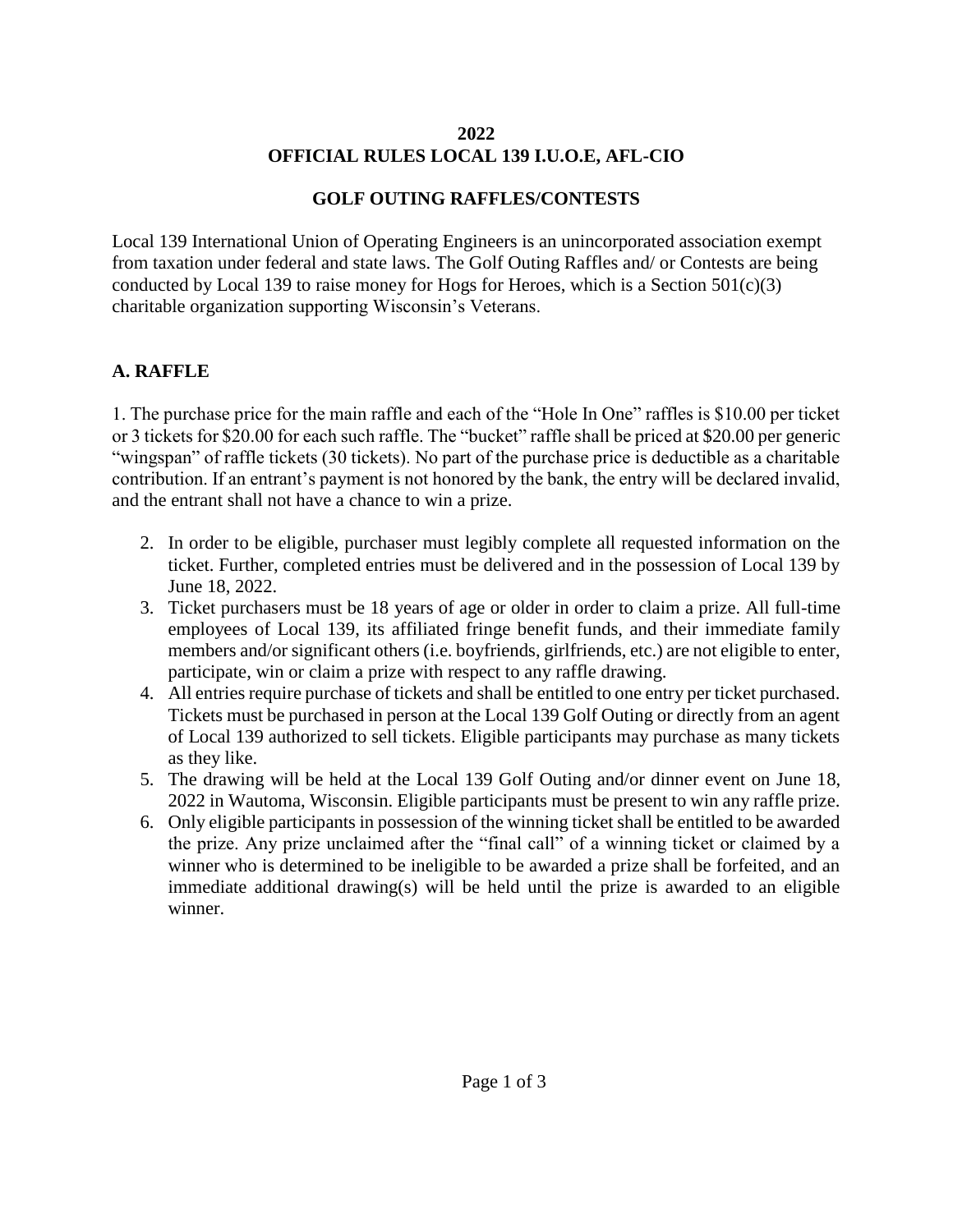7. Random drawings will continue to be held until all prizes have been awarded. Before each drawing, an announcement shall be made specifying the specific prize to be awarded for said drawing. Prizes may not be substituted.

## **B. SKILL CONTESTS**

All participants at the Local 139 Golf Outing, including full-time employees of Local 139, its affiliated fringe benefit funds and their immediate family members and/or significant others are eligible to enter, participate, win and claim a prize in any skill contest.

## HOLE EVENTS

- 1. Certain holes throughout the Golf Outing event will be designated for a "Hole Event Contest" for which a prize shall be awarded to the declared winner of the Contest.
- 2. Such Contests shall include but not be limited to one or more of the following:
	- 1. (i) Closest to the pin;
	- 2. (ii) Longest drive in fairway;
	- 3. (iii) Longest putt made; and
	- 4. (iv) Other skill-based Contests declared by the Local 139 Golf Outing.
- 3. The determination of the winner of any of the above-designated Contests and the prize to be awarded to such winner shall be in the sole discretion of Local 139. Prizes may not be substituted.

# HOLE-IN-ONE EVENTS

- 1. Two (2) holes at the Golf Outing event will be designated as "Hole-in-One Event" holes. Participants must purchase separate raffle ticket(s) to enter each Hole-in-One Event.
- 2. These holes will be sponsored and administered by an entity other than Local 139. The name of the sponsoring entity shall be made available at the Golf Outing Event.
- 3. All rules, determination of winner and prize to be awarded shall be the sole responsibility of the entity sponsoring the specific Hole-in-One Event.
- 4. By participating in a Hole-in-One Event, the participant hereby waives and releases Local 139 from any and all liability and/or causes of action related to the Hole-in-One Event Contest.